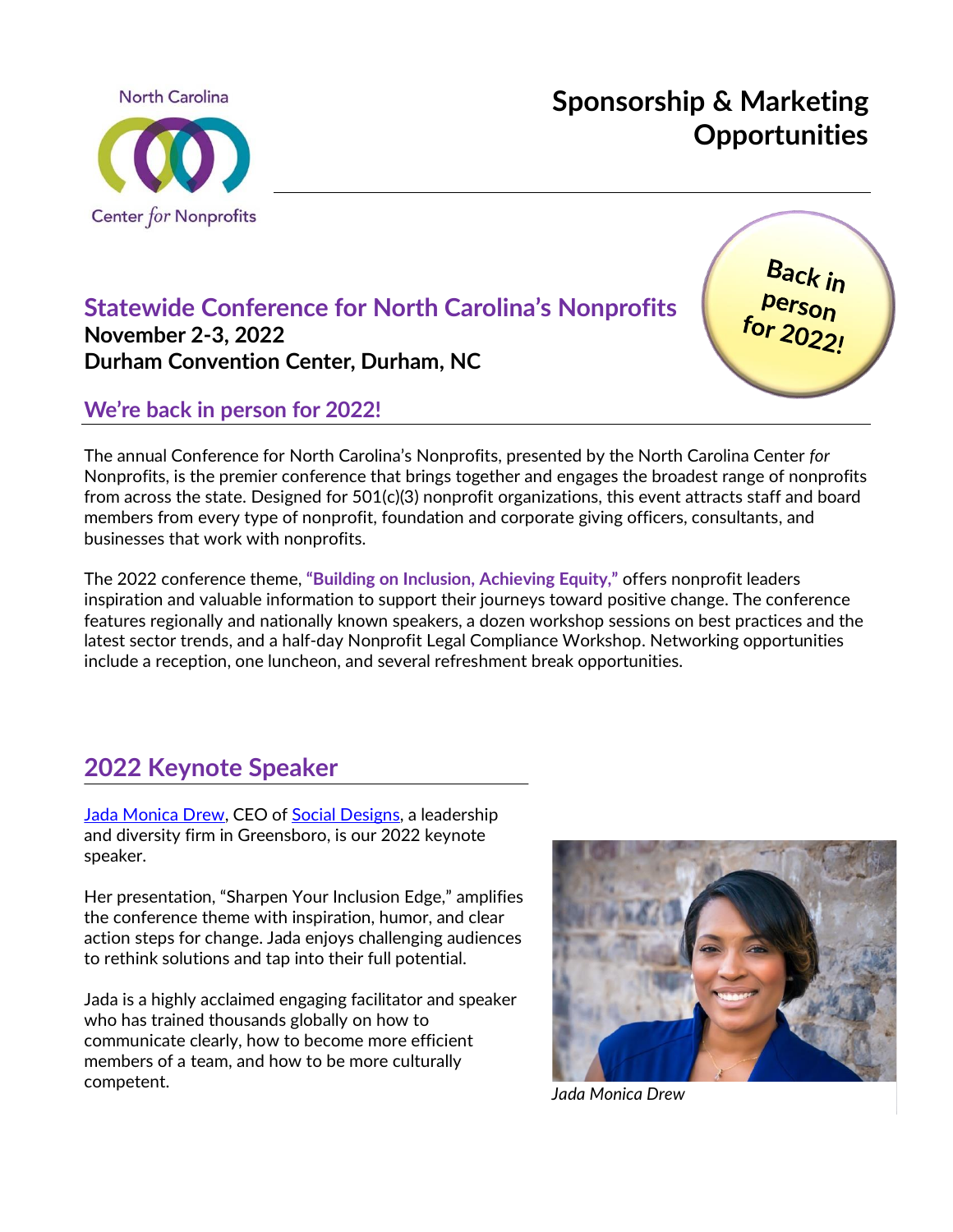# **2022 Sponsorship Opportunities**

## **Presenting Sponsor:** Thank you Duke Energy and Piedmont Natural Gas!

Receives maximum recognition and visibility throughout the conference, including opening remarks about the company and introduction of the Keynote Speaker presentation.

#### **Reception: \$3,000** each *(Limit 2 sponsors)*

This reception is a wonderful way for nonprofit leaders to network in a casual, social setting at the Durham Convention Center. Held at the end of the first day of the conference.

**Nonprofit Legal Compliance Workshop: \$2,500** *(Limit 2 sponsors, with market exclusivity)* Held the first day of the conference, participants will get a better understanding of the common nonprofit legal compliance policies, rules, and issues that affect nonprofit organizations. Features a mix of plenary and breakout sessions, conveys CLE credits.

## **Concurrent Workshop Sessions: \$2,500** *each (Limit 1 sponsor per workshop)*

Five blocks of two or three concurrent workshops on nonprofit management topics form the backbone of the conference. Session ideas are submitted by RFP process and selected by review committee of volunteers. Sessions announced in early July 2022. Thank you Marsh McLennan Agency, Langdon & Company, First Nonprofit Group, and Triangle Community Foundation!

## **Refreshment Breaks: \$1,500** each *(Limit 3 sponsors*)

Support networking at its best when attendees gather for light refreshments throughout the conference. Thank you, Durham Convention Center and DMJ & Co.!

#### **Scholarships** *(Unlimited sponsors)*

Consider making the conference an affordable education opportunity for the nonprofits you support by providing scholarships. Scholarship sponsor determines the number of scholarships and selection criteria; the Center administers the program. Thank you Cemala Foundation!

**Lanyard Sponsor: \$1,750** *(Limit 1 sponsor*) Gain your market edge around the neck of every participant with name badge lanyards. Sponsorship includes cost to purchase and produce lanyards.

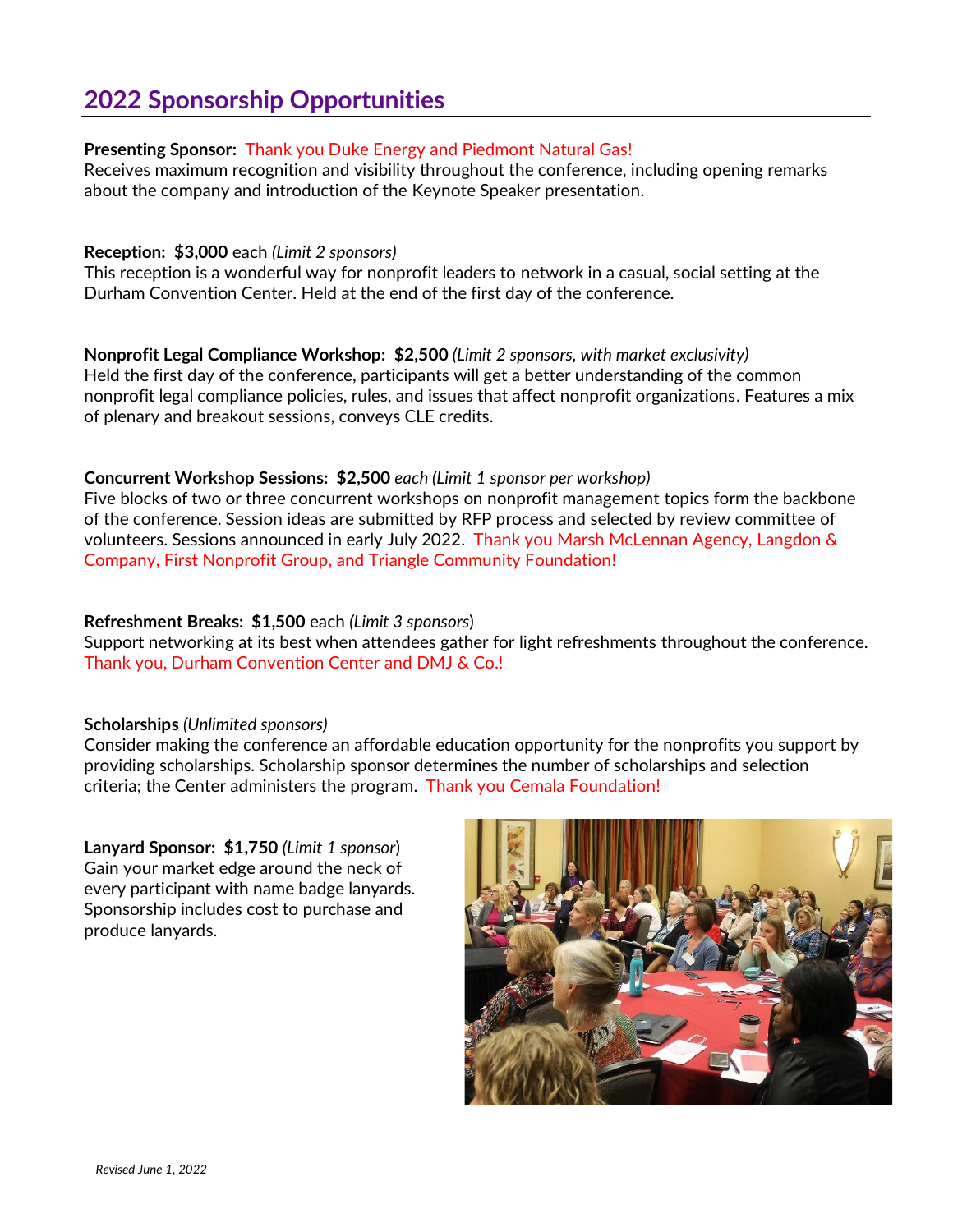# **2022 Marketing Opportunities**

Consider these options to increase your visibility and exposure to conference attendees.

## **Exhibit in the Nonprofit Marketplace**

Professionally produced exhibit space, the Nonprofit Marketplace is open throughout the conference.

- \$725 | \$525 Sponsors/Sustainers
- [Purchase exhibit space online](https://www.ncnonprofits.org/conf-exh) starting May 2022

#### **Advertising**

#### Conference program book

400 copies of a full-color book (8.5" high x 5.5" wide)

- Full page:  $$625 | $438$  Sponsor/Sustainer
- Half page: \$325 | \$228 Sponsor/Sustainer
- Quarter page: \$225 | \$158 Sponsor/Sustainer

#### Projection screen ad

Seen on 14-foot screens in a loop during plenary sessions.

• Landscape \$450 |\$315 Sponsor/Sustainer

*Sponsor benefits offer discounts and some complimentary advertising.* See sponsor benefits chart for details. [Purchase ads online](https://www.ncnonprofits.org/conf-ad) starting May 2022.

## **2022 Marketing Metrics**

| 400.      | Anticipated participants in 2022; 38% of audience is Executive Directors/CEOs |
|-----------|-------------------------------------------------------------------------------|
| 30,000+   | Page views of the conference website                                          |
| 4.300+    | <b>Facebook followers</b>                                                     |
| $12,000+$ | Recipients of each email promotion                                            |



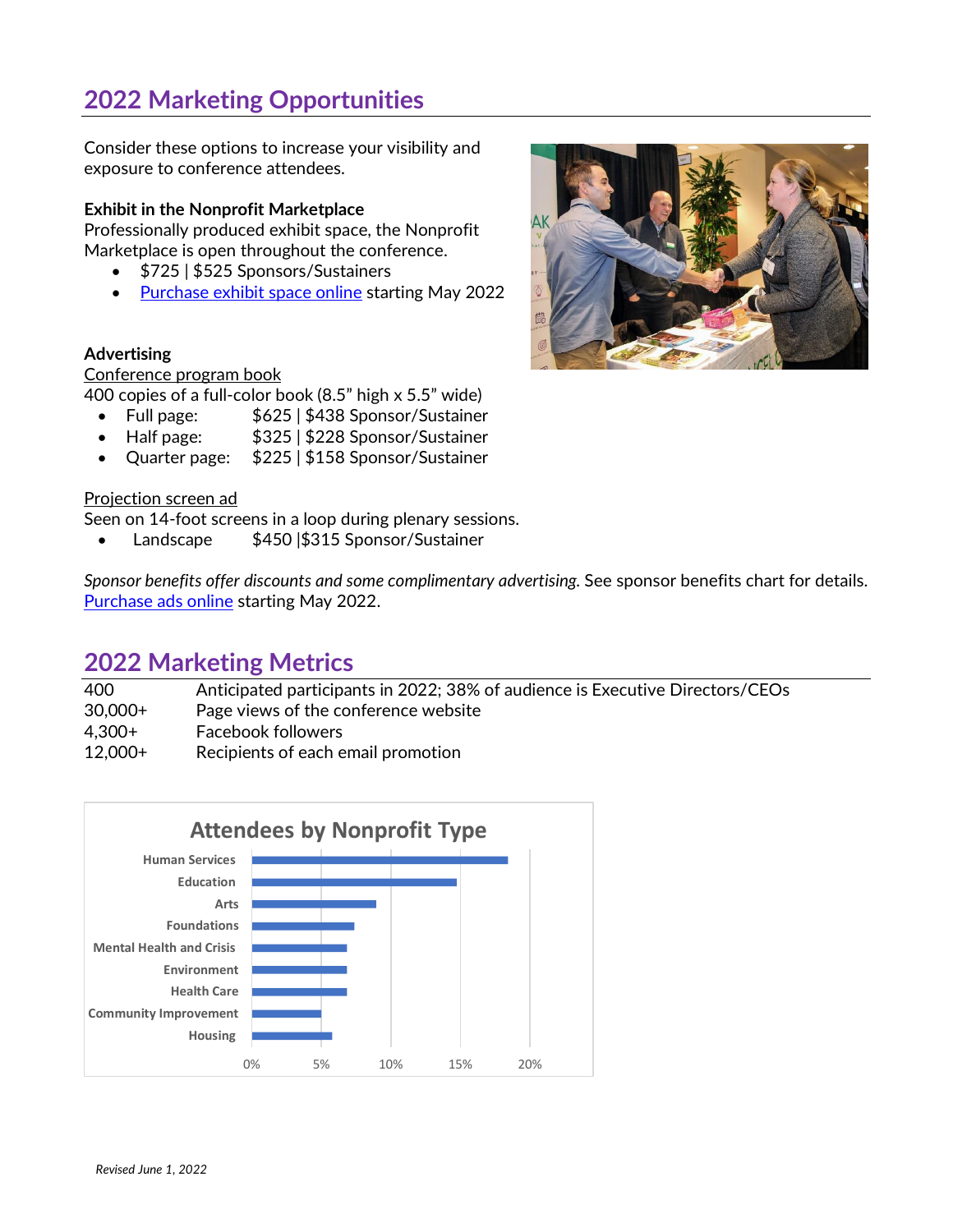|                                                                              | <b>Sponsor Benefits</b>                   |                                           |                                           |                                            |
|------------------------------------------------------------------------------|-------------------------------------------|-------------------------------------------|-------------------------------------------|--------------------------------------------|
| North Carolina                                                               | 2022 Statewide Conference, Durham         |                                           |                                           |                                            |
|                                                                              |                                           |                                           |                                           |                                            |
| Center for Nonprofits                                                        | <b>Reception</b><br><b>Sponsor</b>        | <b>Workshop</b><br><b>Sponsor</b>         | Lanyard<br><b>Sponsor</b>                 | <b>Refreshment</b><br><b>Break Sponsor</b> |
|                                                                              | \$3,000                                   | \$2,500                                   | \$1,750                                   | \$1,500                                    |
| <b>Marketing Opportunities</b>                                               |                                           |                                           |                                           |                                            |
| Display ad in full color, printed Conference Program Book                    | $1/2$ page                                | $1/2$ page                                |                                           | $1/4$ page                                 |
| <b>Exhibit Booth in Nonprofit Marketplace</b>                                | \$200 discount to<br>purchase             | \$200 discount to<br>purchase             | \$200 discount to<br>purchase             | \$200 discount to<br>purchase              |
| <b>Recognition &amp; Market Visibility</b>                                   |                                           |                                           |                                           |                                            |
| Signage at sponsored session or event                                        | sign at sponsored event                   | sign at sponsored event                   |                                           | Display sign on break<br>tables            |
| Logo in sponsor section of printed Conference Program<br>Book                | Yes                                       | Yes                                       | Yes                                       | Yes                                        |
| Projected logos in plenary sessions                                          | Yes                                       | Yes                                       | Yes                                       | Yes                                        |
| Web recognition on conference website                                        | hyperlinked logo,<br>sponsor webpage only | hyperlinked logo,<br>sponsor webpage only | hyperlinked logo,<br>sponsor webpage only | hyperlinked logo,<br>sponsor webpage only  |
| <b>Social media marketing</b>                                                | limited social posts                      | limited social posts                      |                                           |                                            |
| Spoken acknowledgement                                                       | At event                                  | At sponsored session                      |                                           |                                            |
| <b>Printed marketing collateral</b>                                          |                                           |                                           | Name badge<br>Lanyards                    |                                            |
| <b>Hospitality &amp; Access to Networks</b>                                  |                                           |                                           |                                           |                                            |
| <b>Complimentary registrations</b><br>(can be given to a favorite nonprofit) | choice of (2) one day<br>registrations    | choice of (2) one day<br>registrations    |                                           | choice of (1) one-day<br>registration      |
| <b>Invitation to Reception</b><br>(Wed, Nov 2, Durham Convention Center)     | Yes, for 2                                | Yes, for 2                                | Yes, for 1                                | Yes, for 1                                 |
| <b>Fair Market Value</b>                                                     | \$<br>745                                 | $\frac{1}{2}$<br>745                      | \$<br>625                                 | $\frac{4}{5}$<br>435                       |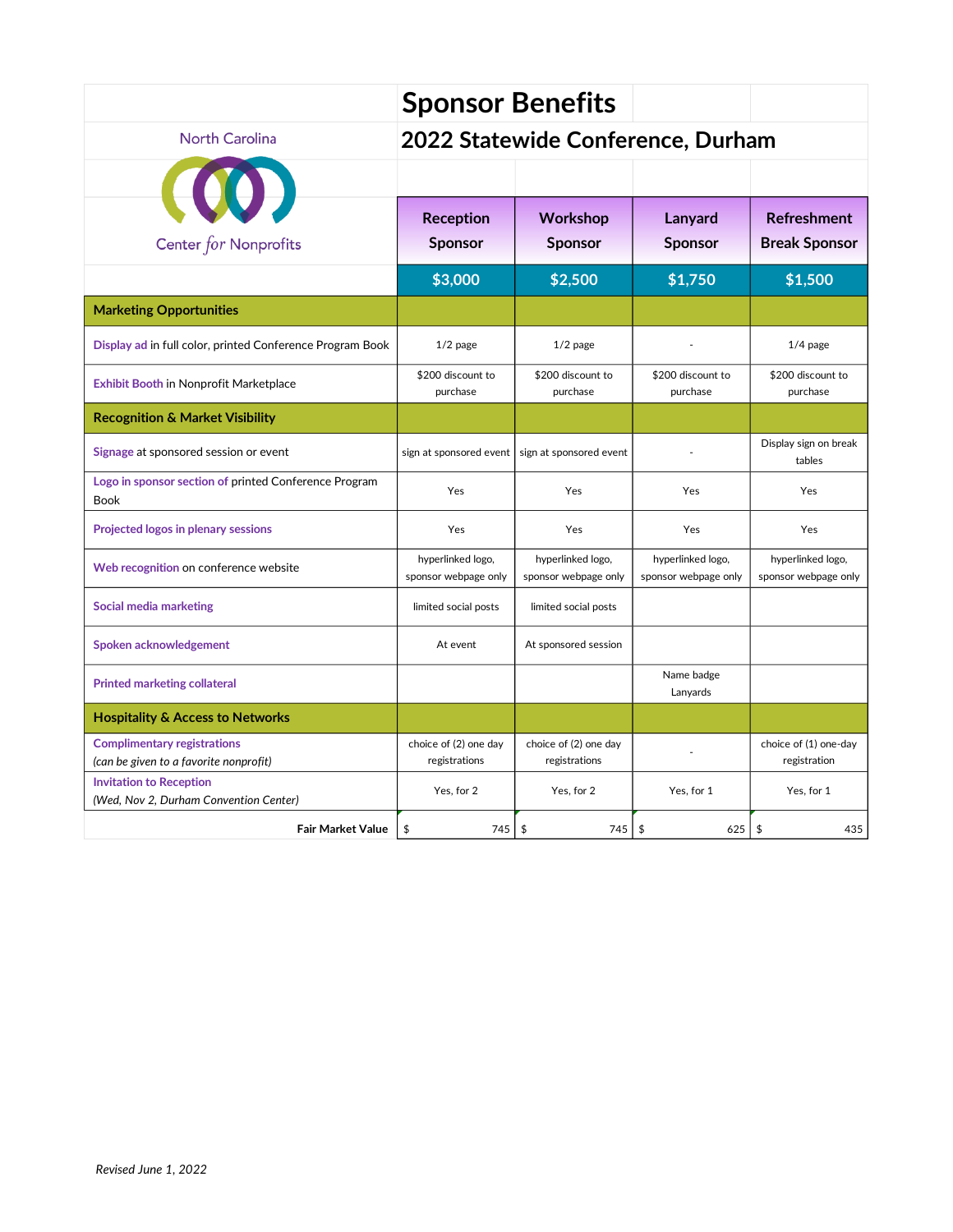# **2022 Conference Schedule**

Schedule subject to change

## **Wednesday, November 2**

| 12:00 noon  | Registration & Nonprofit Marketplace open |
|-------------|-------------------------------------------|
| 12:30-5:00  | Nonprofit Legal Compliance Workshop       |
| 2:00 & 3:45 | Concurrent Sessions (4)                   |
| 5:00-7:00pm | Reception, Durham Convention Center       |

## **Thursday, November 3**

| 7:30am        | Registration and Nonprofit Marketplace open |
|---------------|---------------------------------------------|
| 8:30-9:30     | Keynote Speaker (plenary)                   |
| 10:00-11:15   | <b>Concurrent Sessions (3)</b>              |
| 11:30-12:45   | Lunch (plenary)                             |
| $1:00 - 2:15$ | <b>Concurrent Sessions (3)</b>              |
| 2:45-4:00pm   | <b>Concurrent Sessions (3)</b>              |
|               |                                             |



*The essence of the Center's work: Connecting with and learning from peers who know that conversations can make their nonprofit stronger and more effective.*